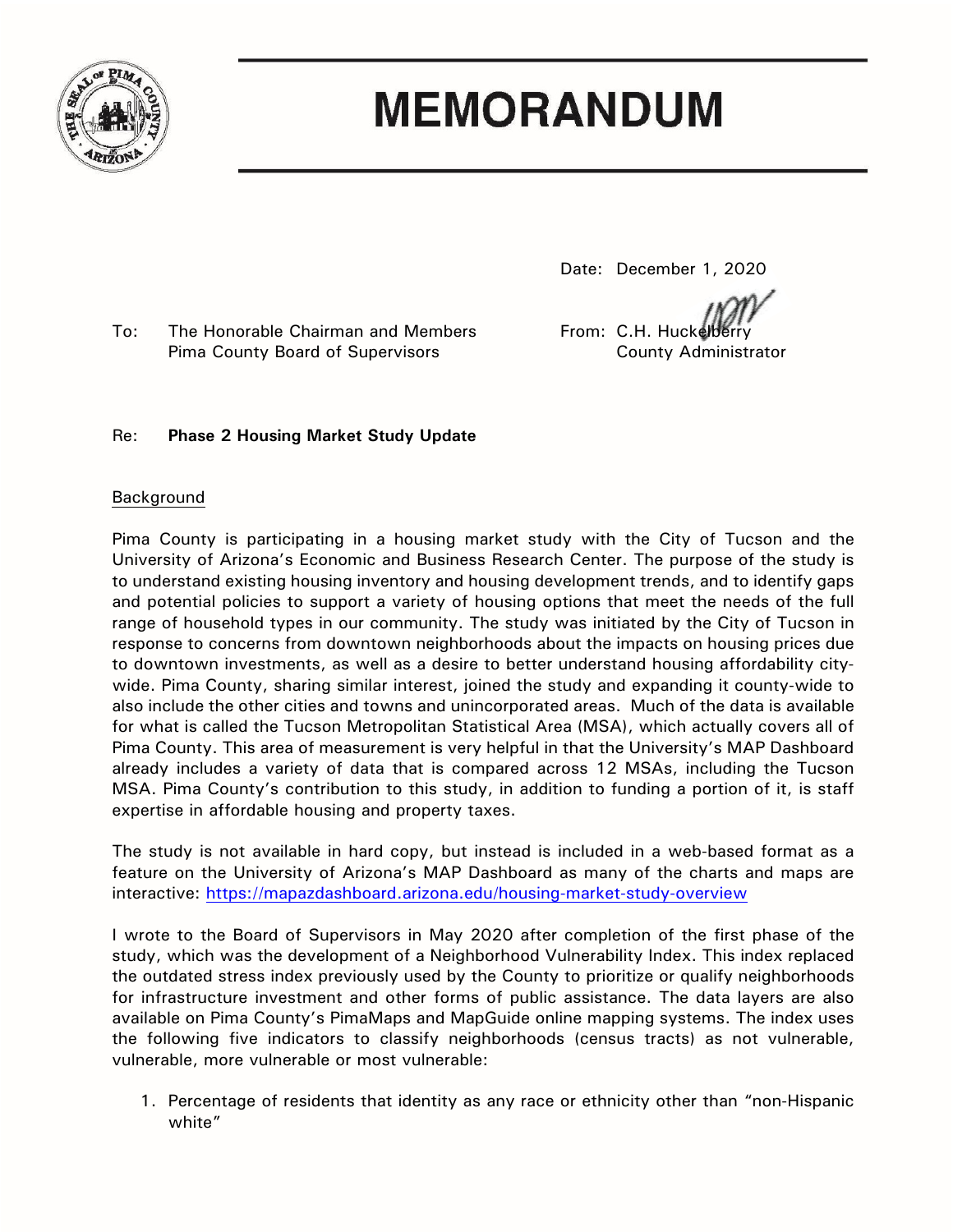- 2. Percentage of households that rent their homes
- 3. Percentage of residents age 25 and over who lack four-year bachelor degrees or higher
- 4. Percentage of households who with incomes below 80 percent of the area median income
- 5. Share of children that live in households below the poverty line

A study out of Austin Texas, called Austin Uprooted, informed this index and other parts of the housing market study.

Phase 2 of the study is now complete and is summarized below. Phase 3 is underway and will include a gap analysis to estimate the need for affordable housing based on incomes and housing inventory, and will also focus on vulnerable neighborhoods, seniors, and racial and ethnic minorities. Phase 3 is scheduled to be complete by mid-December. The final phase will be development of recommended policies, programs, and actions to meet our housing affordability needs, with special focus again on vulnerable neighborhoods, seniors, and communities of color. This last phase will include extensive public and stakeholder input, which will determine the completion date.

### Phase 2 Overview

Phase 2 of the study was recently completed. I encourage you to visit the housing market study web page, at the link above, as many of the maps and charts allow the user to interactively change the area of focus, or time frame, etc. Phase 2 includes information on the current housing market and trends over time, including owner occupied and rental, by price, housing cost burden, inventory type, new home construction, and existing subsidized affordable housing. It is important to note that much of the data comes from the census or other sources that do not account for the recent impact of the recession. That is why a related effort is also so important. The Evictions and Homeless Prevention Task Force, staffed by Lisa Royal in my office, has involved many of the same city and county housing staff participating in the housing market study, and will be releasing their recommendations soon.

Below are some of the more important findings from Phase 2:

- 1. When compared across the 12 MSAs, Tucson/Pima County home prices, rents, and percent of households that are housing cost burdened, were substantially lower.
- 2. Combined property taxes for homeowners in Tucson are significantly lower than in 50 other large cities across the country.
- 3. However, increases over time in home prices, rents and cost burdened households were higher than most of the other MSAs.
- 4. While housing prices on average only increased 3.6 percent between 2013 and 2018, there were some census tracts that experienced over 100 percent price increases.